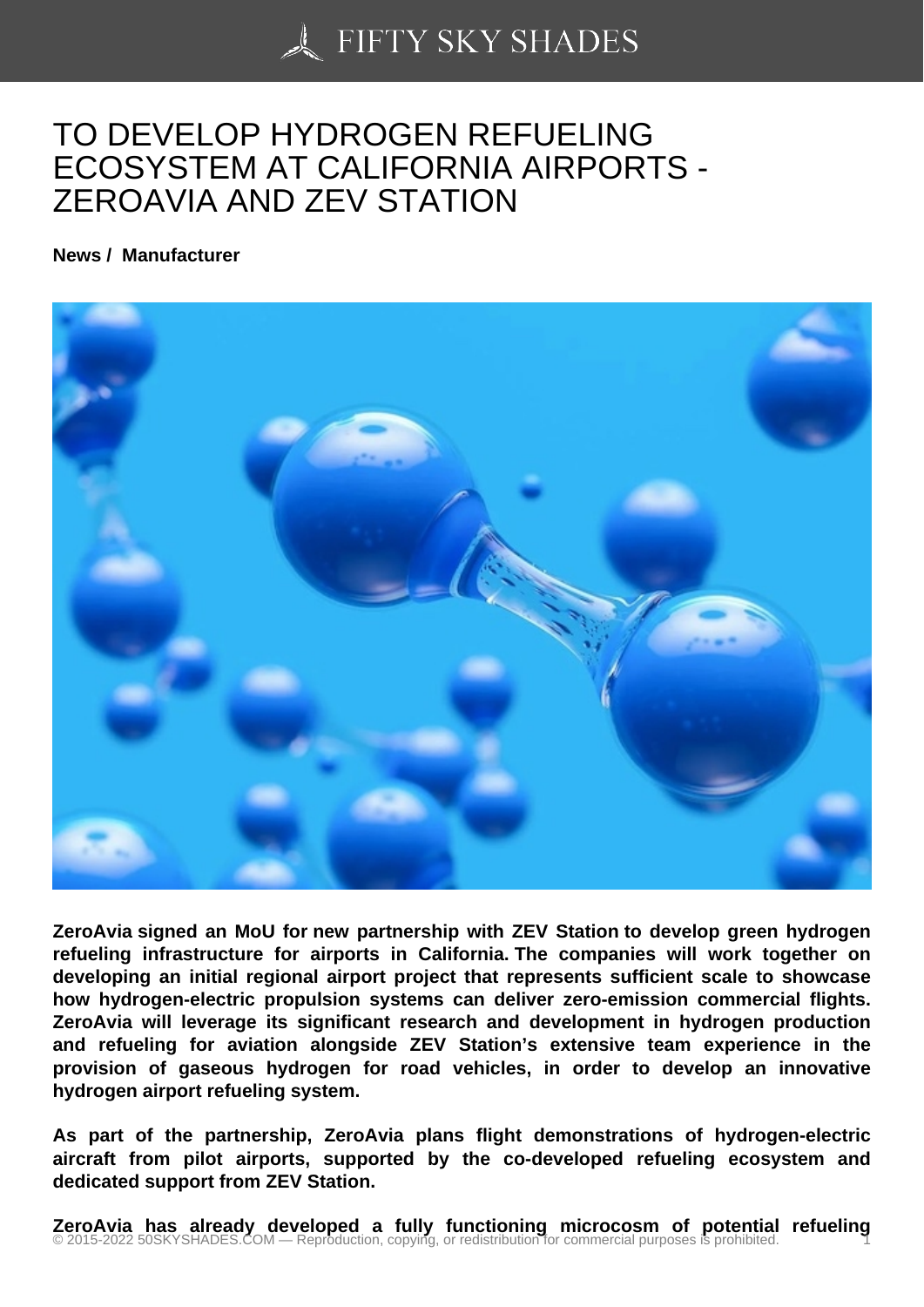**operations. The Hydrogen Airport Refueling Infrastructure (HARE), developed as part of the HyFlyer projects in conjunction with the European Marine Energy Center (EMEC), has demonstrated green hydrogen production through to airside fueling. Airports are central points of significant demand, thanks to the high volumes of hydrogen required to power aircraft. Busy hubs can produce economies of scale for hydrogen production and thus make it more economical to remove greenhouse gas emissions in other areas such as ground operations, onward transportation links, and proximate industry.**



Arnab Chatterjee, VP, Infrastructure, ZeroAvia commented: "There is enormous potential for airports to act as hydrogen hubs precisely because there will be significant demand—hydrogenelectric propulsion is the only practical, holistic and economically viable solution to the industry's full climate impacts. California leads the world in the adoption of zero-emission vehicles thanks to forward-thinking policies and deployment of infrastructure, and zero-emission flight infrastructure at airports is the next natural frontier. ZeroAvia's partnership with ZEV Station is going to be a significant part of that journey."

ZEV Station, with a main office in Palm Springs, California, is engineering a groundbreaking highway zero-carbon fueling station for both Fuel Cell and Electric vehicles at the same forecourt. Their charging-only test site is slated to open at the end of next month. The first "Premier" ZEV Station with both charging and hydrogen is under permitting and targeted for operation in early 2023. ZEV Station is in the planning for a network of stations with production of their own hydrogen, delivering to satellite stations.

Jesse Schneider, CEO/ CTO, ZEV Station, said: "The time is now to develop the path towards replacing fossil fuels. We see a unique synergy in our ground vehicle 'hub & spoke' hydrogen distribution model and aviation. For this, we are planning an aircraft fueling demonstration project together with ZeroAvia, also to increase utilization of a hydrogen delivery trailer. We jointly plan to collaborate to help accelerate fueling methodologies with public-private-partnerships such as the newly formed H2-Aero Team at the Vertical Flight Society. As a future step, there is great potential to take these learnings towards the creation of Zero Emission Airports with a large central hydrogen production at scale, an H2-Hub. This H2-Hub, with zero carbon energy, would generate a significant amount of green hydrogen on-site for both aircraft and vehicles. This could offset the need for carbon-based fuel at airports entirely, but there is a lot to be done to make this a common reality. ZEV Station sees the partnership with ZeroAvia as a key catalyst to help kickstart hydrogen fueling for aviation in California and beyond."

ZeroAvia plans to work with industry partners to build out the refueling ecosystems for hydrogen at airports globally. Shell is both an investor in the business and fueling partner, and ZeroAvia has